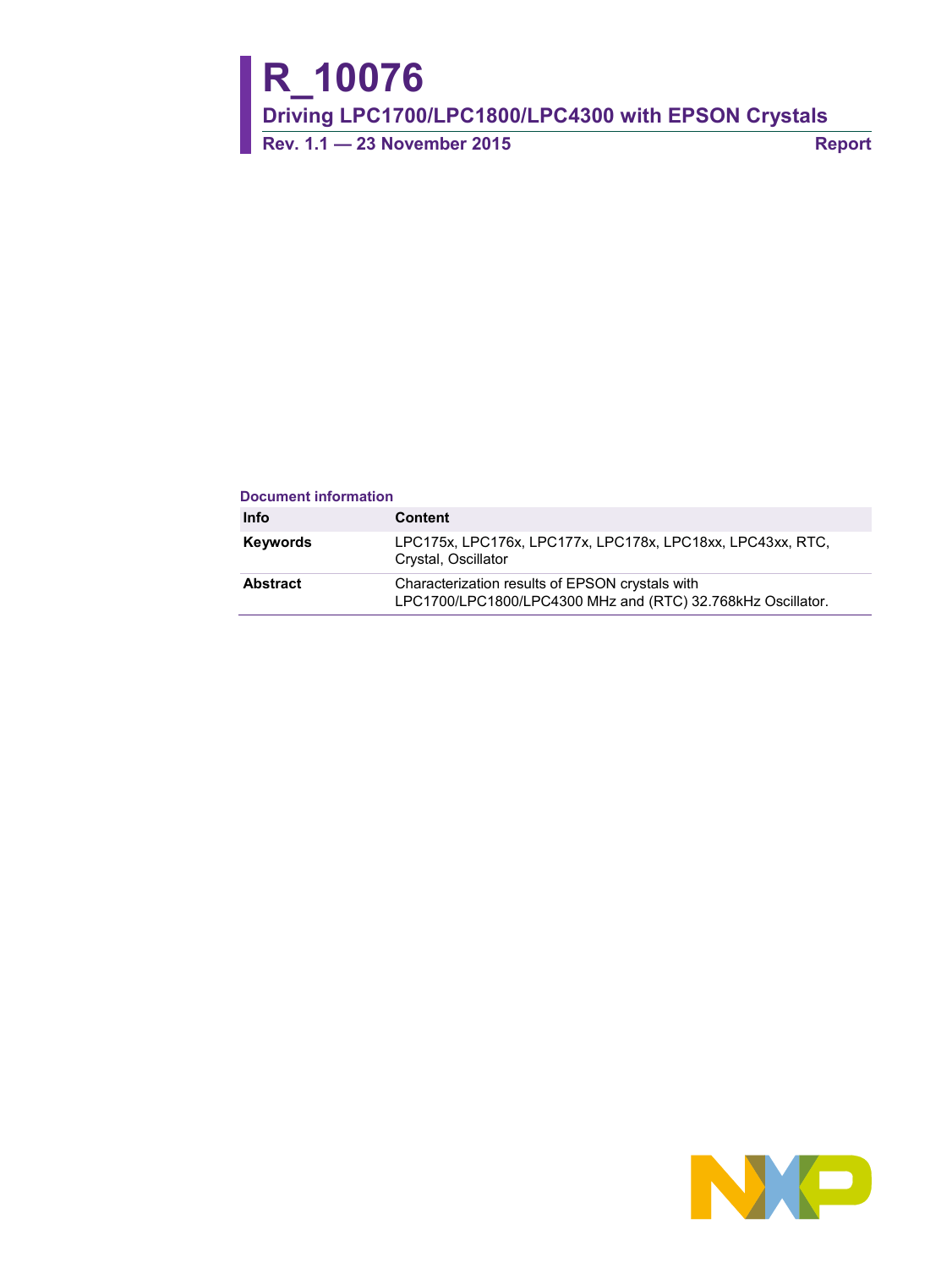#### **Driving LPC1700/LPC1800/LPC4300 with EPSON Crystals**

#### **Revision history**

| <b>Rev</b> | <b>Date</b> | <b>Description</b>                  |
|------------|-------------|-------------------------------------|
| 1.0        | 20150925    | Initial version                     |
|            | 20151123    | Updated based on some further tests |

# **Contact information**

For more information, please visit: **[http://www.nxp.com](http://www.nxp.com/)**

For sales office addresses, please send an email to: **[salesaddresses@nxp.com](mailto:salesaddresses@nxp.com)**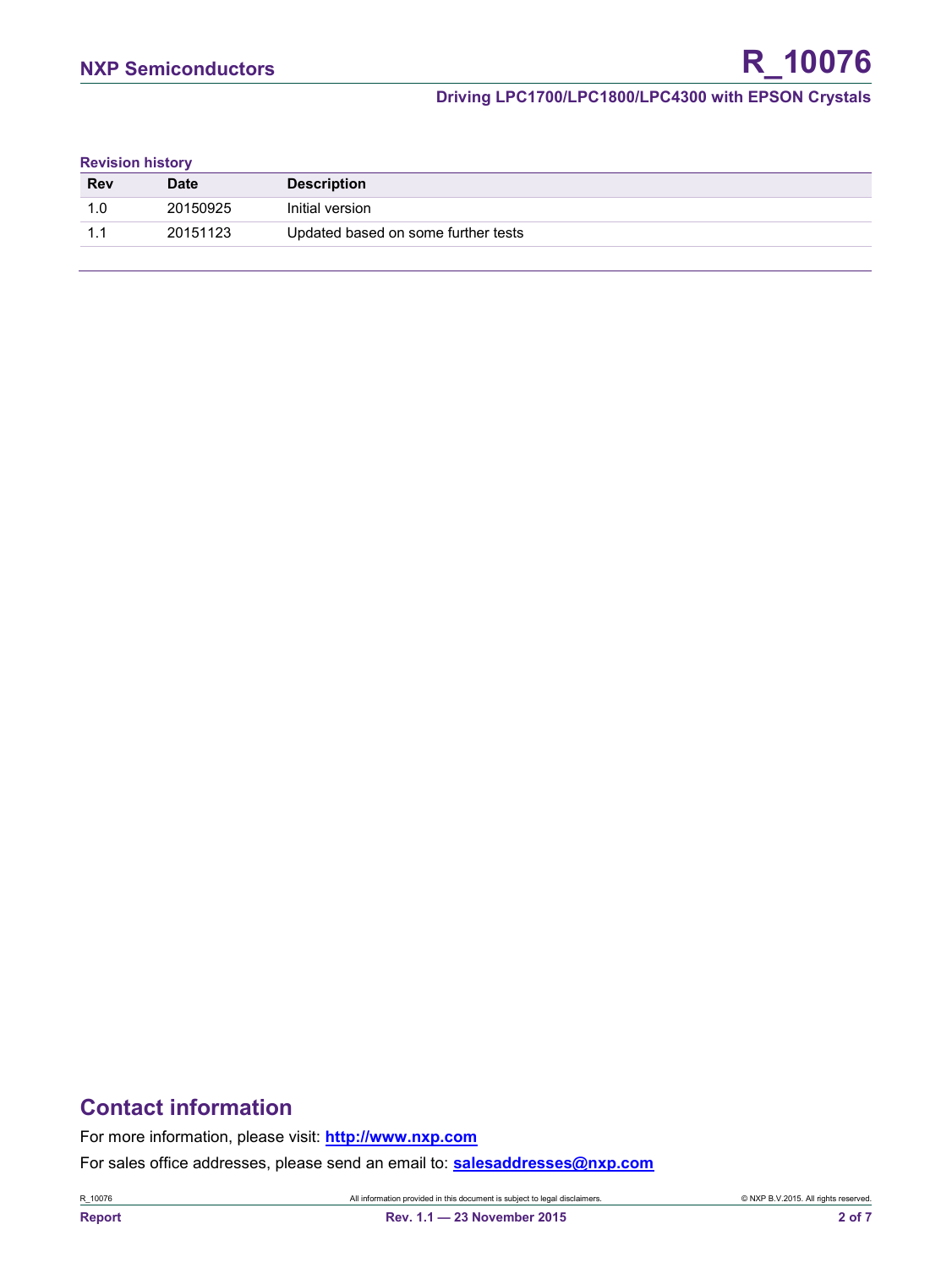#### **Driving LPC1700/LPC1800/LPC4300 with EPSON Crystals**

# <span id="page-2-0"></span>**1. Introduction**

The LPC17xx and LPC18xx series are both ARM Cortex-M3 based MCU families. The LPC17xx runs at speeds up to 120MHz, while the LPC18xx runs up to 180MHz. And LPC43xx series is ARM Cortex-M4 based MCU family running up to 204MHz.

These microcontroller families supports three different clock sources: internal IRC oscillator, crystal (MHz) oscillator, and 32.768 kHz (RTC) oscillator. The nominal IRC frequency is 12MHz. Upon power-up or any chip reset, the MCU always starts up with IRC as the clock source. Software may later switch to one of the other available clock sources.

We have evaluated/characterized EPSON make 12 MHz and 32.768 kHz (RTC) crystals with LPC17xx/LPC18xx/LPC43xx and the results/recommendations are given below.

# <span id="page-2-1"></span>**2. Characterization Results**



#### <span id="page-2-2"></span>**2.1 MHz Oscillator Circuit**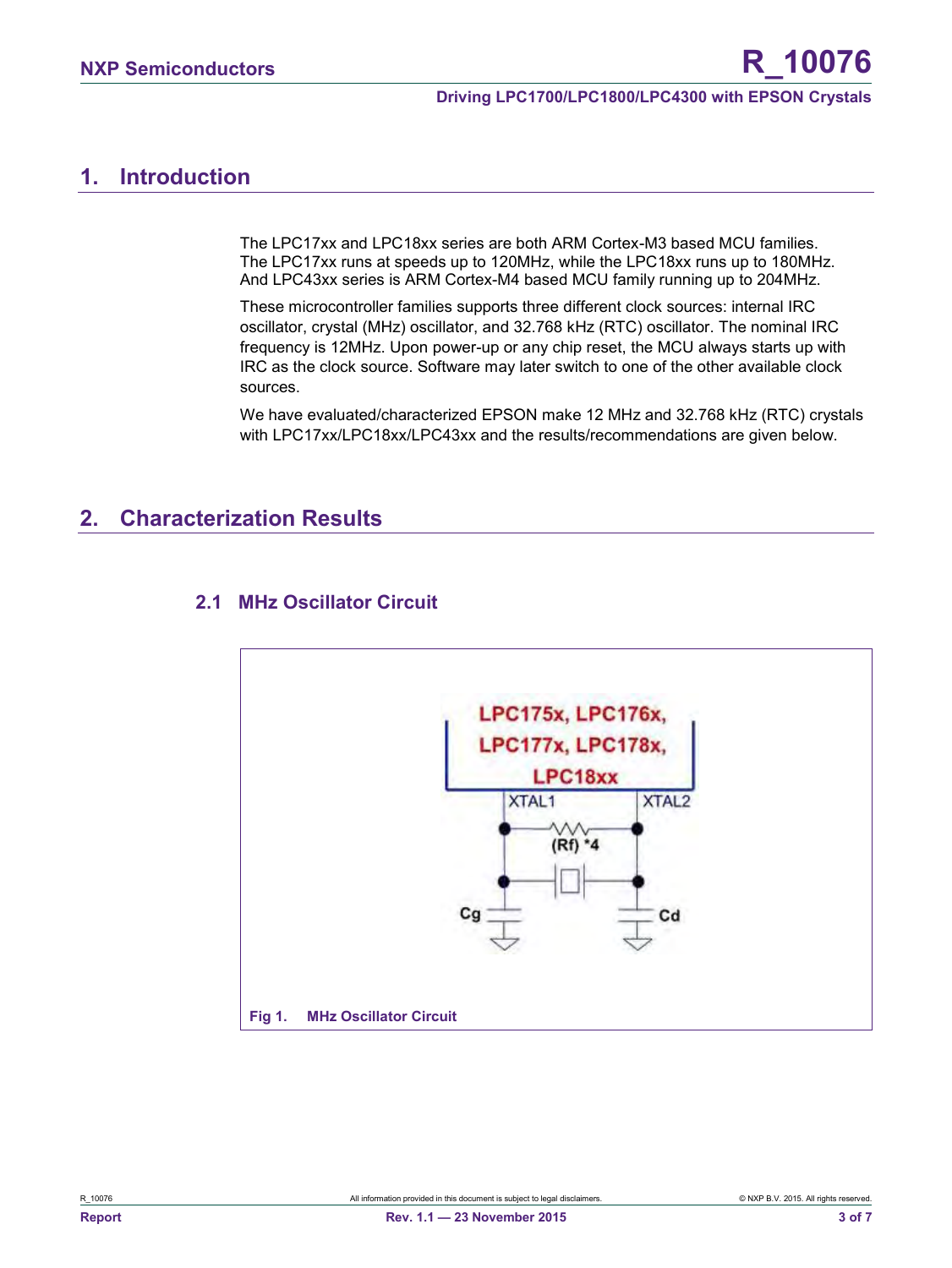#### <span id="page-3-0"></span>**2.2 MHz Crystals and External Components**

Based on the characterization results, following crystals and external components are recommended for LPC1700, LPC1800 and LPC4300 series microcontrollers. Note that equivalent crystals from other manufacturers can also be used instead.

#### **Table 1. Crystals and External components**

| <b>Product Product</b> |                            |       |    | <b>Frequency CL External Components</b>       |    |    | Drive Level  -R |      |
|------------------------|----------------------------|-------|----|-----------------------------------------------|----|----|-----------------|------|
| Name                   | Code                       | [MHz] |    | [pF] $Cg$ [pF] $Cd$ [pF] Rf [ $\Omega$ ] [uW] |    |    |                 | [Ω]  |
|                        | FA-238V Q22FA23V00019** 12 |       | 10 | 10                                            | 10 | 1M | 45              | 2445 |

#### <span id="page-3-1"></span>**2.3 RTC Oscillator Circuit**

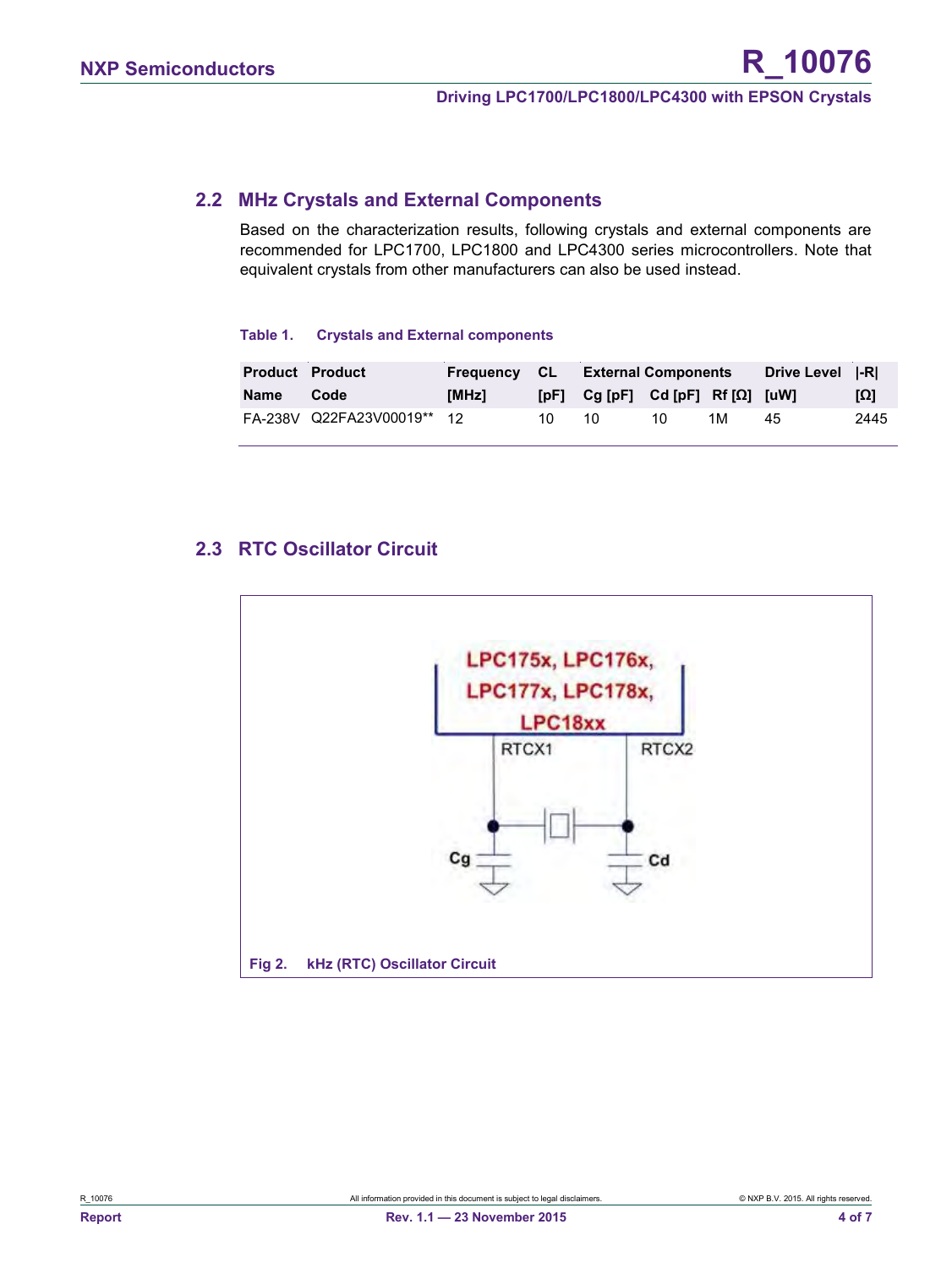## <span id="page-4-0"></span>**2.4 RTC Recommended Crystals and External Components**

| Table 2. | <b>Recommended Crystals and External components</b> |  |  |  |
|----------|-----------------------------------------------------|--|--|--|
|----------|-----------------------------------------------------|--|--|--|

|          | <b>Product</b> Product Code | <b>Frequency CL</b> |            | <b>External Components Drive Level  -R </b> |           |       |      |
|----------|-----------------------------|---------------------|------------|---------------------------------------------|-----------|-------|------|
| Name     |                             | [kHz]               | [pF]       | $Cg$ [pF]                                   | $Cd$ [pF] | [uW]  | [kQ] |
| FC-135   | Q13FC13500004               | 32.768              | $12.5$ 22  |                                             | 22        | 0 094 | 560  |
| $MC-146$ | Q13MC14620002               | 32.768              | $125$ $22$ |                                             | 18        | 0.005 | 1000 |

#### **Notes:**

- 1. Above recommendations are based on the actual evaluation results and solely intended to help users in picking the right components.
- 2. Though MHz oscillator evaluation was done with an external feedback resistor (Rf), it's not must and might not be needed in your design. Note that the on-chip oscillator does have an internal feedback resistor.
- 3. Note that these results are based on a particular hardware board (design) and a particular LPC MCU sample. So, it does not cater to part to part variation, be it MCU or the external components.
- 4. As the actual board layout (design) and choice of external components greatly influences the best suitable crystal load capacitance, we do not assume any responsibility and grant warranty for above recommendations.
- 5. Hence, it is always recommended that the end users evaluate their own designs to ensure the best performance desired.

For more information on these crystals and guidelines, please visit the EPSON website. [http://www5.epsondevice.com/en/ic\\_partners/nxp/lpc1x.html](http://www5.epsondevice.com/en/ic_partners/nxp/lpc1x.html)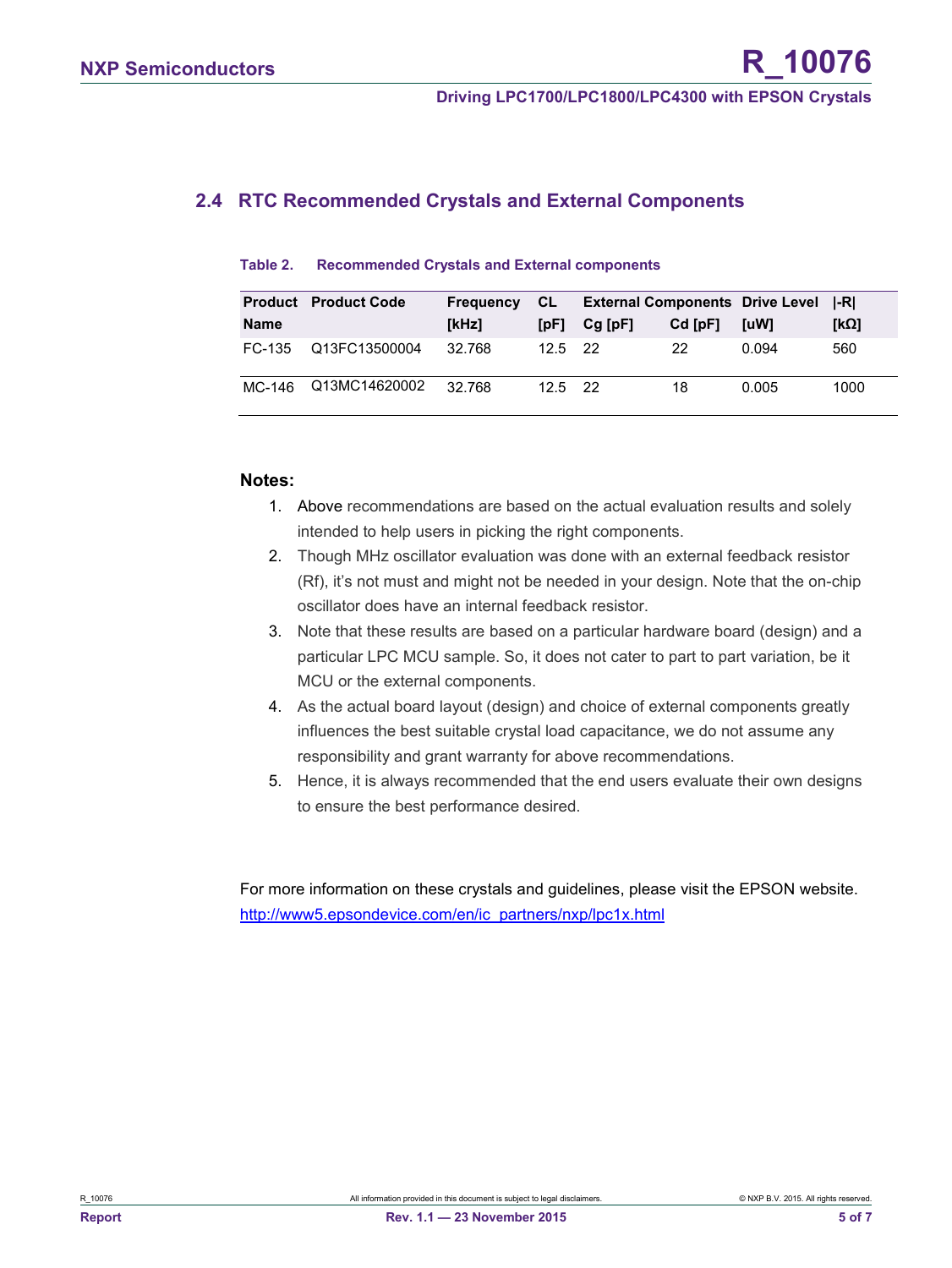# <span id="page-5-0"></span>**3. Legal information**

#### <span id="page-5-1"></span>**3.1 Definitions**

**Draft —** The document is a draft version only. The content is still under internal review and subject to formal approval, which may result in modifications or additions. NXP Semiconductors does not give any representations or warranties as to the accuracy or completeness of information included herein and shall have no liability for the consequences of use of such information.

#### <span id="page-5-2"></span>**3.2 Disclaimers**

**Limited warranty and liability —** Information in this document is believed to be accurate and reliable. However, NXP Semiconductors does not give any representations or warranties, expressed or implied, as to the accuracy or completeness of such information and shall have no liability for the consequences of use of such information.

In no event shall NXP Semiconductors be liable for any indirect, incidental, punitive, special or consequential damages (including - without limitation lost profits, lost savings, business interruption, costs related to the removal or replacement of any products or rework charges) whether or not such damages are based on tort (including negligence), warranty, breach of contract or any other legal theory.

Notwithstanding any damages that customer might incur for any reason whatsoever, NXP Semiconductors' aggregate and cumulative liability towards customer for the products described herein shall be limited in accordance with the Terms and conditions of commercial sale of NXP **Semiconductors** 

**Right to make changes —** NXP Semiconductors reserves the right to make changes to information published in this document, including without limitation specifications and product descriptions, at any time and without notice. This document supersedes and replaces all information supplied prior to the publication hereof.

**Suitability for use - NXP** Semiconductors products are not designed, authorized or warranted to be suitable for use in life support, life-critical or safety-critical systems or equipment, nor in applications where failure or malfunction of an NXP Semiconductors product can reasonably be expected to result in personal injury, death or severe property or environmental damage. NXP Semiconductors accepts no liability for inclusion and/or use of NXP Semiconductors products in such equipment or applications and therefore such inclusion and/or use is at the customer's own risk.

**Applications —** Applications that are described herein for any of these products are for illustrative purposes only. NXP Semiconductors makes no representation or warranty that such applications will be suitable for the specified use without further testing or modification.

Customers are responsible for the design and operation of their applications and products using NXP Semiconductors products, and NXP Semiconductors accepts no liability for any assistance with applications or customer product design. It is customer's sole responsibility to determine whether the NXP Semiconductors product is suitable and fit for the customer's applications and products planned, as well as for the planned application and use of customer's third party customer(s). Customers should provide appropriate design and operating safeguards to minimize the risks associated with their applications and products.

NXP Semiconductors does not accept any liability related to any default, damage, costs or problem which is based on any weakness or default in the customer's applications or products, or the application or use by customer's third party customer(s). Customer is responsible for doing all necessary testing for the customer's applications and products using NXP Semiconductors products in order to avoid a default of the applications and the products or of the application or use by customer's third party customer(s). NXP does not accept any liability in this respect.

**Export control —** This document as well as the item(s) described herein may be subject to export control regulations. Export might require a prior authorization from competent authorities.

**Evaluation products —** This product is provided on an "as is" and "with all faults" basis for evaluation purposes only. NXP Semiconductors, its affiliates and their suppliers expressly disclaim all warranties, whether express, implied or statutory, including but not limited to the implied warranties of noninfringement, merchantability and fitness for a particular purpose. The entire risk as to the quality, or arising out of the use or performance, of this product remains with customer.

In no event shall NXP Semiconductors, its affiliates or their suppliers be liable to customer for any special, indirect, consequential, punitive or incidental damages (including without limitation damages for loss of business, business interruption, loss of use, loss of data or information, and the like) arising out the use of or inability to use the product, whether or not based on tort (including negligence), strict liability, breach of contract, breach of warranty or any other theory, even if advised of the possibility of such damages

Notwithstanding any damages that customer might incur for any reason whatsoever (including without limitation, all damages referenced above and all direct or general damages), the entire liability of NXP Semiconductors, its affiliates and their suppliers and customer's exclusive remedy for all of the foregoing shall be limited to actual damages incurred by customer based on reasonable reliance up to the greater of the amount actually paid by customer for the product or five dollars (US\$5.00). The foregoing limitations, exclusions and disclaimers shall apply to the maximum extent permitted by applicable law, even if any remedy fails of its essential purpose.

# <span id="page-5-3"></span>**3.3 Trademarks**

Notice: All referenced brands, product names, service names and trademarks are property of their respective owners.